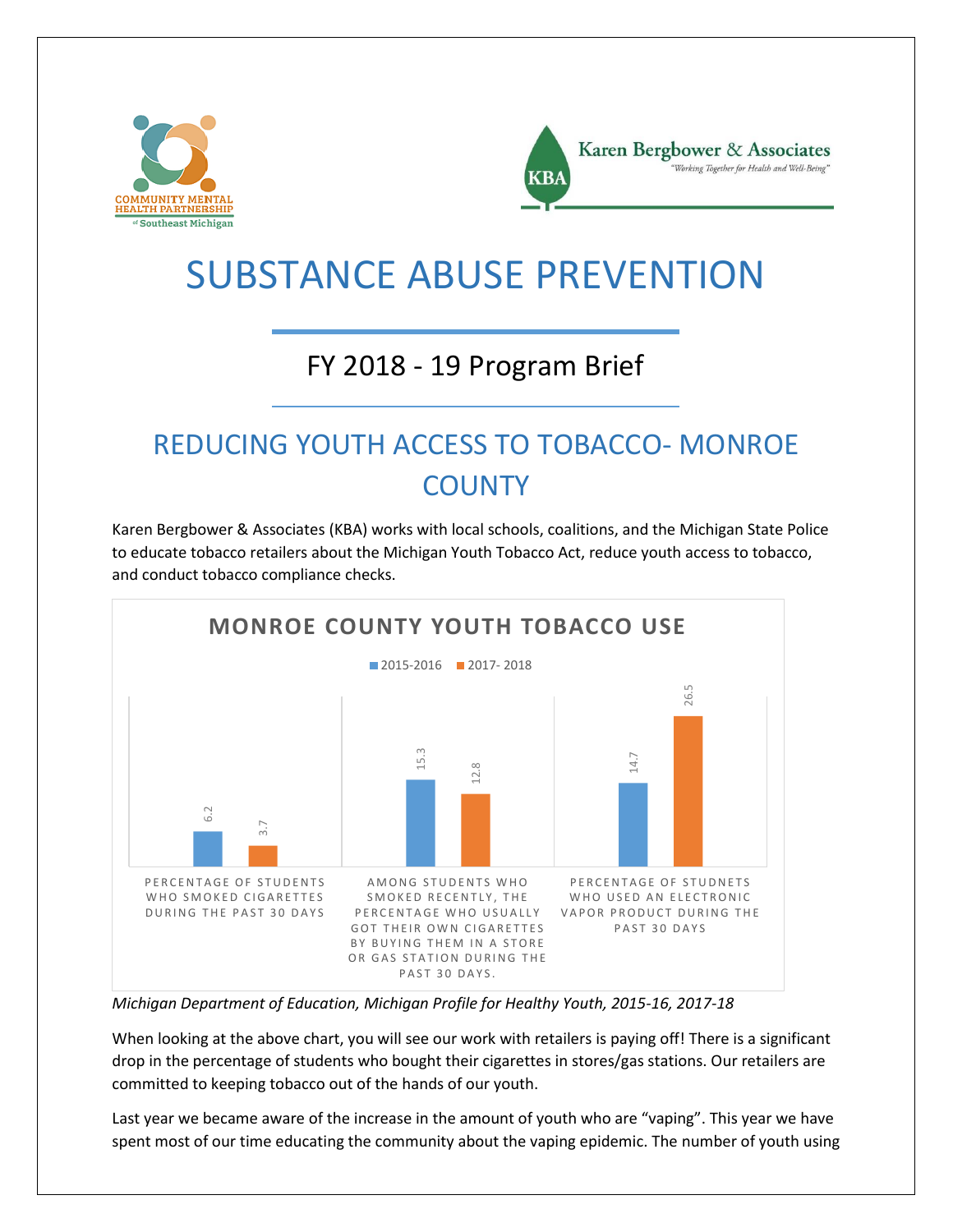is still rising and an alarming number of teens and young adults suffering severe lung damage from their use of vapor products. This is something we address every chance we get and will continue to do so. This year is another MiPHY year so we will be able to see if our vaping education and awareness programs are making a difference.

#### **Tobacco Compliance Checks SYNAR and Non-SYNAR**

"The federal Synar Amendment requires states to have laws in place prohibiting the sale and distribution of tobacco products to person under 18 years-of-age and to enforce those laws effectively. Annual Synar checks, required by the amendment, show that great strides have been made the reduction in retailer violations of the law and youth access to tobacco products in Michigan."

\*Michigan Department of Health and Human Services

## **63**

Tobacco vendor education face to face visits

## **6**

Vape stores provided with vendor education

## **88%**

Of vendors found to be in compliance with Youth Tobacco Act (all youth decoy compliance checks)

Collaborative relationships were developed among youth, law enforcement, and KBA staff as we worked together to conduct 44 undercover decoy checks. Businesses that passed their compliance checks were sent a letter of congratulations. Businesses that failed checks were reported to the FDA as well as fined or warned.